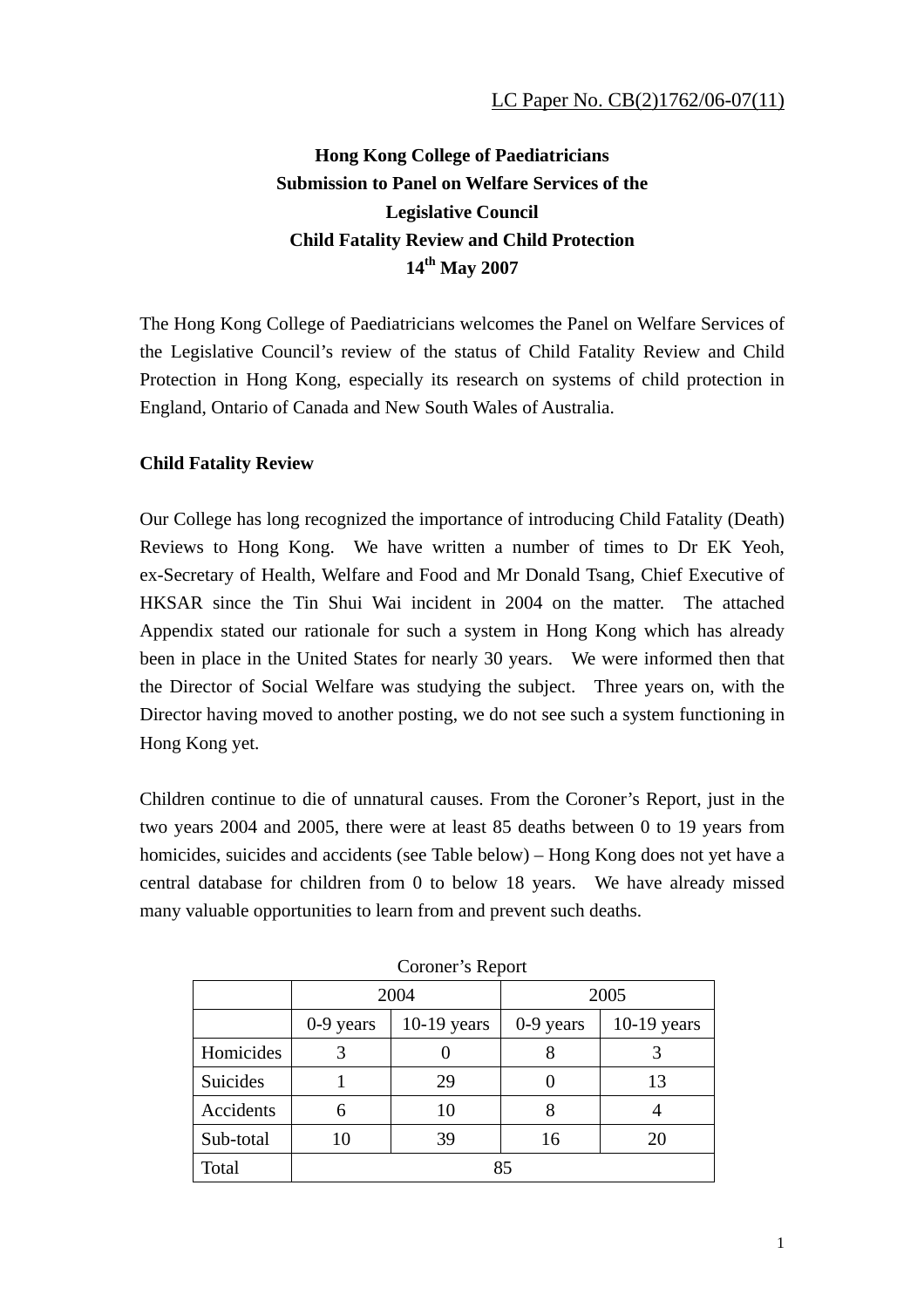After prolonged "consultation" in the Committee on Child Abuse chaired by the Director of Social Welfare, the proposed Child Fatality Review system to be piloted in Hong Kong is of very limited scope, limited in the nature of cases to be included and the panel members who are to review the cases. The proposal is not at all like the longstanding, proven to be effective systems in other countries like the United States and Australia, nor the system mandated by the Children Act 2004 in UK with an on-going independent multidisciplinary and multisectoral team instead of ad hoc reviews by a few selected members.

The major reason of the limited scope of the proposal, as we understand it, is that the Director of Social Welfare has no authority over other government bureaux. The limitation is tied in with Hong Kong not having a Child Commission that oversees matters related to children with their best interest as the focus. Hence the proposal is that only cases recommended by the secretariat "that have aroused public concern and have implication on social welfare services" are to be reviewed. This is a very narrow focus indeed. Few Hong Kong children do not have some contact with professionals from their birth in hospitals, attendance in Maternal and Child Health Centres or other medical facilities, their education at kindergarten, primary and secondary schools, to of course social workers and law enforcement officers when there are concerns with child maltreatment. Encounters with every single group of such professionals are potential intervention points for prevention of future tragedies. Reviews should not be conducted merely to appease public concern either but to prevent future deaths.

To make the Child Fatality Review system effective, we need legislative changes to ensure access to relevant information from different parties and confidentiality during the review process. There also needs to be ongoing monitoring of the implementation of recommendations and trends. Otherwise reports can remain as such. For example, the Child Death Review Team in NSW established under the Children (Care and Protection) Amendment Act 1995 has a system of reporting findings and recommendations to their parliament. In Hong Kong, it could be our Legislative Council or Child Commission. Appropriate funding should be accorded to a secretariat to support the review team in order to avoid undue delay in the process.

## **Child Protection**

Our College has submitted comments on Child Protection issues in Hong Kong a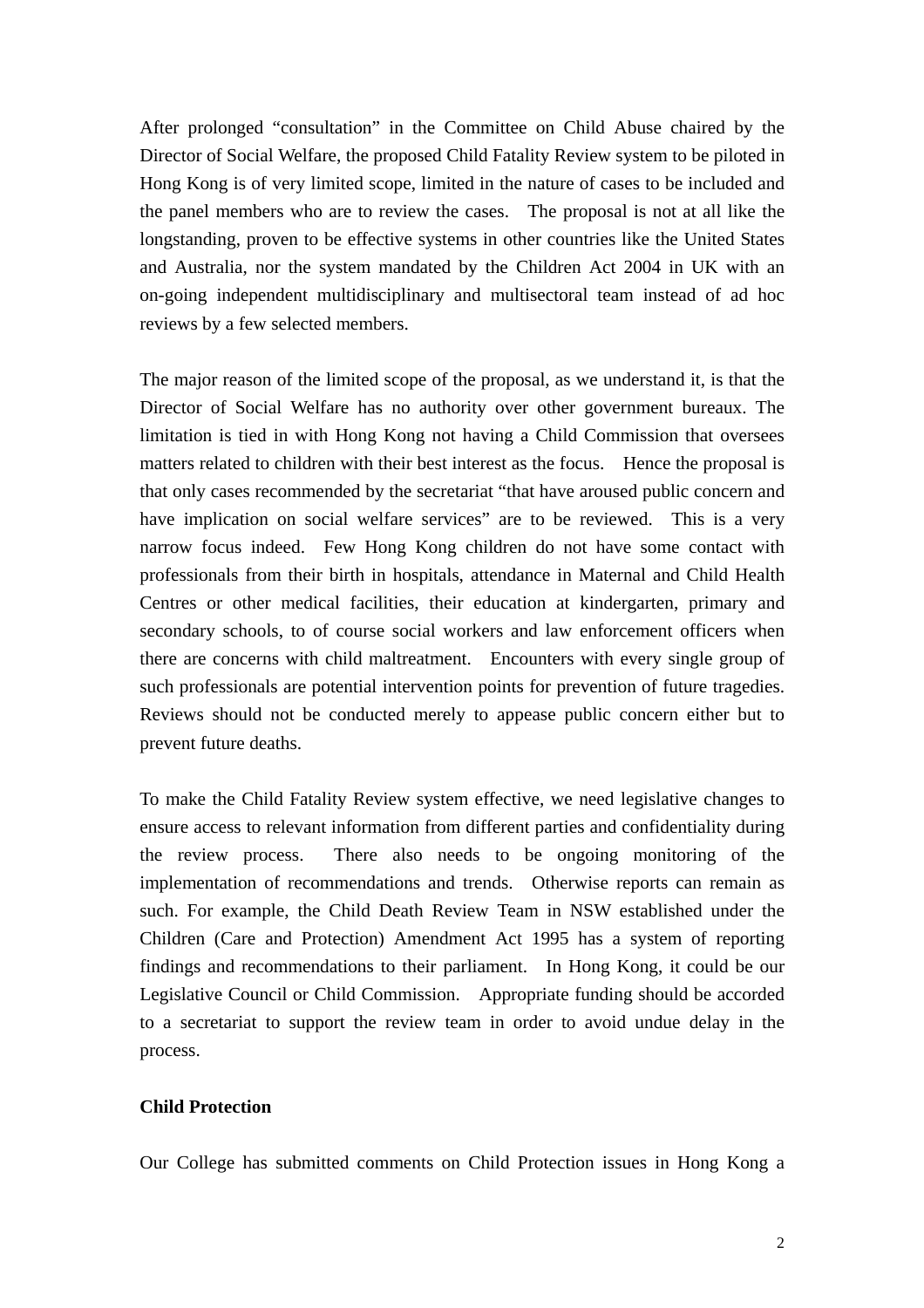number of times covering universal to selected to indicated preventive measures. On this occasion we will focus on the research done by the Legislative Council Secretariat on Child Protection systems in England, Ontario, Canada and New South Wales (NSW), Australia.

#### *Guiding principles and policy framework*

All the three areas studied have guiding principles for child protection policies specified by law. Hong Kong lacks a Child Policy to ensure the best interests of the child are to be of paramount importance in all matters related to children. Without this being clearly stated, being "child centered" has little meaning. With the current emphasis on family harmony, which is of course important, should there be conflicts between the rights of the parents versus that of the child, the "family focus" can be overpowering. This was also the concern when the "Family" was added to the "Child Protective Service Unit". It is not surprising that relatively few child abuse situations have been registered in families with domestic violence.

#### *Legislative framework*

It is quite clear that in all these jurisdictions, there is a legislative frame work specifically for children - England: Children Act 2004; Ontario: Child and Family Services Act; NSW: Children and Young Persons (Care and Protection) Act.

Times are changing. England has moved from Children Act 1989 to Children Act 2004 in view of practice experiences and evolving circumstances over the years. Hong Kong lacks a thorough review of ordinances related to children especially to ensure the ordinances comply with the spirit of the Convention of the Rights of the Children since its extension to Hong Kong. There is no law that explicitly prohibits all forms of violence towards children within the family as called for in the Concluding Observations of the Second Periodic Report of China Mainland, Hong Kong and Macau from the United Nations Committee on the Rights of the Child. With the increasing awareness of the detrimental effect of domestic violence on children whether harmed directly or as witnesses, we need to review if our children are being adequately protected legally under such circumstances as in other countries. When does children left unattended at home constitutes neglect is unclear. Mandatory reporting of child abuse by professionals needs serious debate. Although children at risk of abuse can be put under a Care and Protection Order, we have no means to require parents who are putting their children at risk to undergo counselling or treatment. Repeat sex offenses against children have raised much community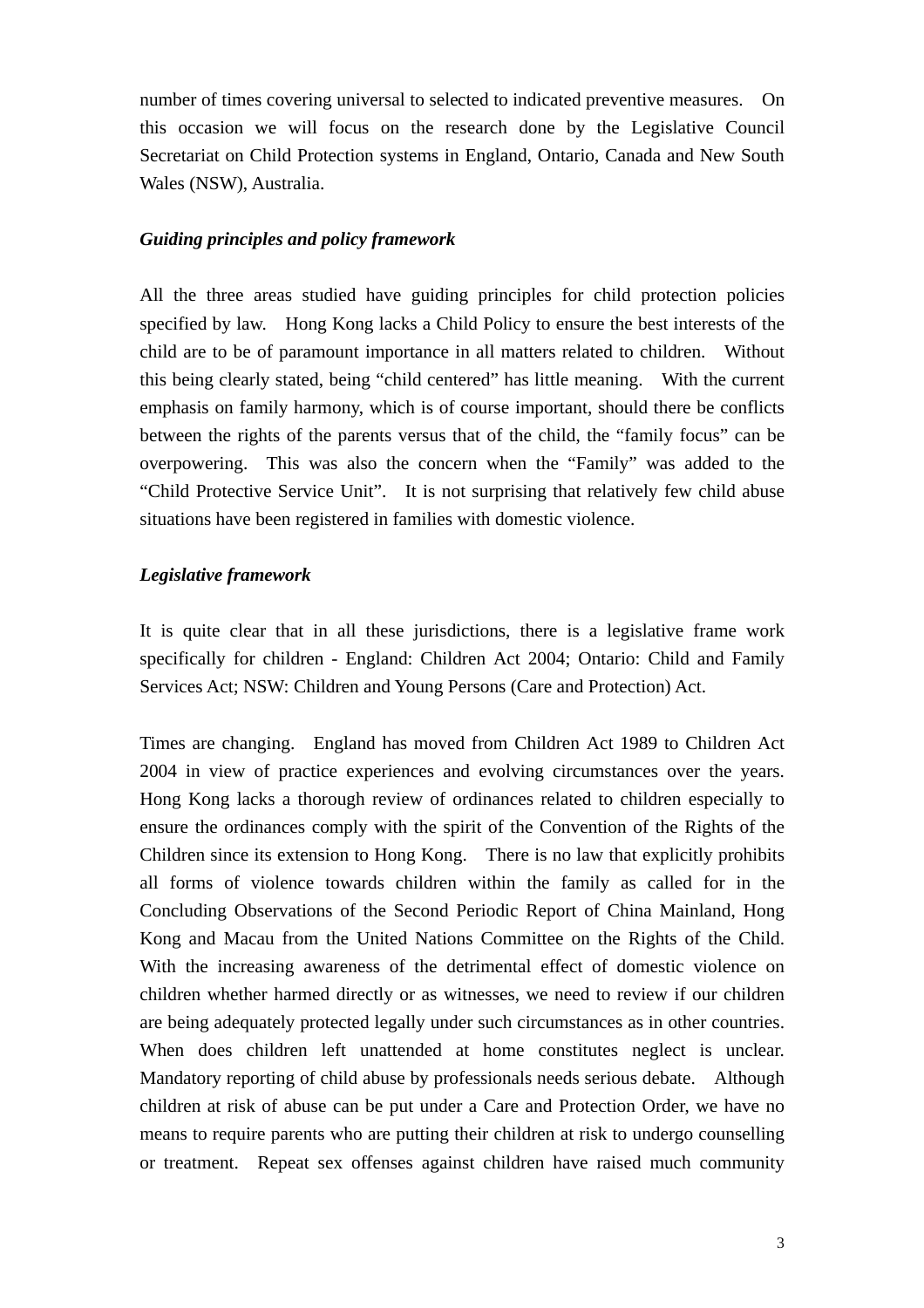concern especially when such persons are in positions with easy access to children. We need to look at the feasibility of instituting a Sex Offenders' Registry and mandated programmes for offenders and the resources required for such programmes. Deprivation of liberty per se only temporarily controls such offenders' risk to children.

Training is essential for all professionals involved with child protection work, not the least the judiciary. Hong Kong has laws against child pornography but how these laws are to be interpreted and used to protect the best interests of the child is another matter.

### *Policy Implementation and Monitoring*

England has a Children's Commissioner and a Minster for Children. NSW has a Commissioner for Children and Young People. Ontario has a Ministry of Children and Youth Services and is in the process of establishing the Provincial Advocate for Children and Youth accountable to the Ontario Parliament. The children of Hong Kong have an urgent need of a Children Commission to ensure the rights of the child to protection, survival, development and participation are respected, an independent Commission that has the power to investigate when there are public and policy implications.

#### **Conclusion**

"Zero tolerance of Violence Against Children" is an attractive slogan but will remain as such if Hong Kong does not have a **Child Policy,** a comprehensive updated set of **Child Ordinance** and a **Children Commission** vested with the power to ensure policy implementation. To upkeep Hong Kong's role in the international arena, she should not lag behind in her system of protection of children already in place in many countries.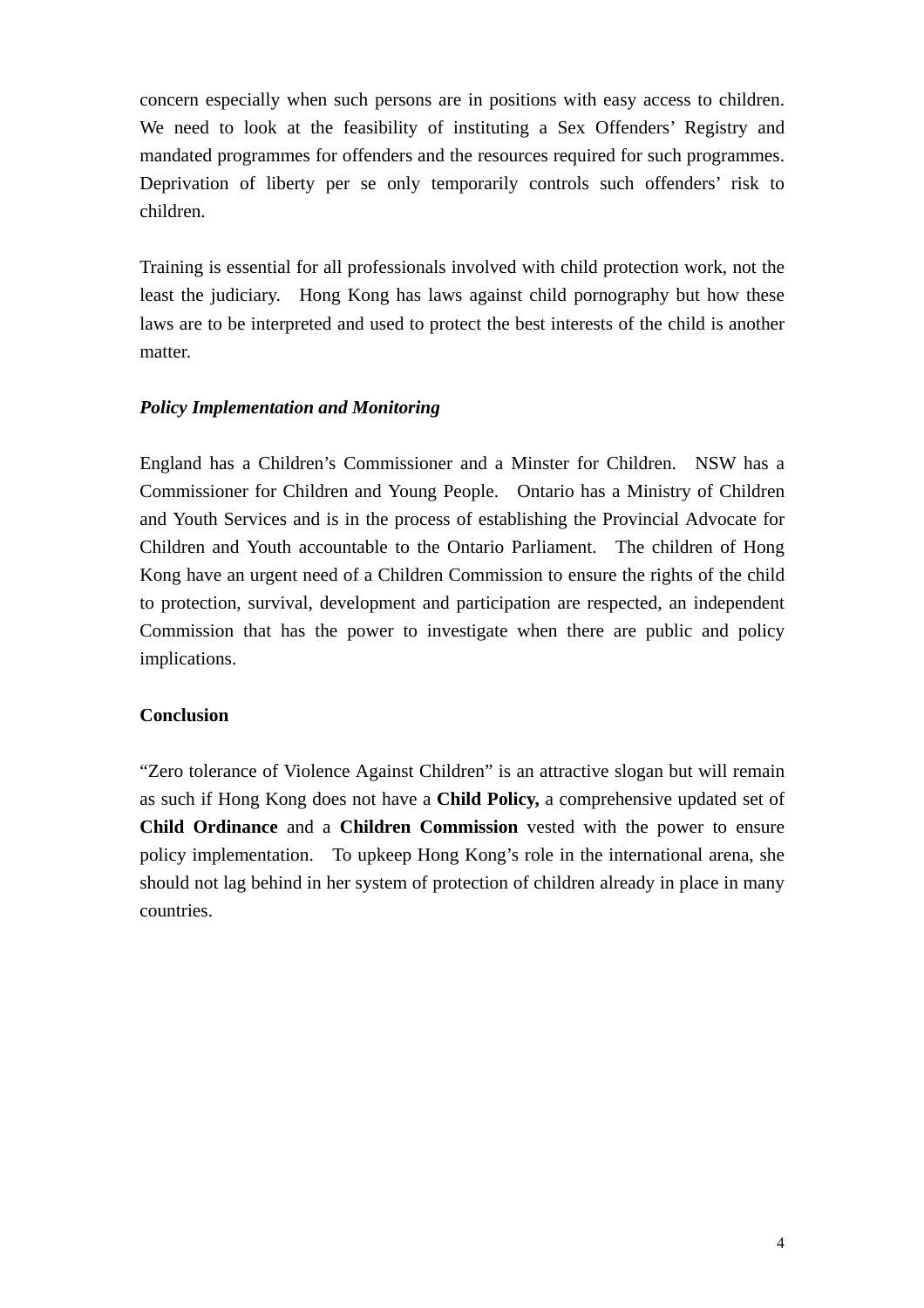### **Appendix**

#### **Child Death Review**

#### **What is Child Death (Fatality) Review (CDR)**

Review of deaths of children by a multidisciplinary team

*Purpose:* improve understanding of why children die and take action to prevent child deaths

- $\infty$  detect trends and patterns in child deaths
- $\infty$  recommend policies, practices, legislative changes, professional and community education to prevent child deaths
- $\infty$  monitor the implementation of such policies and practices by government and non-government agencies and in the community

*Focus:* 

- $\infty$  the responsibility for responding to and preventing child deaths lies with the community and the entire government, not with any single department or agency
- $\alpha$  the understanding of the circumstances surrounding the death, without attempting to establish whether criminal proceedings are required
- $\infty$  the improvement of inter-agency co-ordination, communication and co-operation in the provision of family services
- $\alpha$  the improvement and standardization of data collection and the accurate identification of the incidence of childhood fatalities
- $\infty$  the development of prompt and comprehensive reporting systems
- $\infty$  the assessment of the extent to which the death was preventable
- $\infty$  the development of community educational and other prevention strategies

#### **In what way is CDR different from Coroner's inquest and internal reviews**

The primary aim of Coroner's inquest is to determine the manner and cause of death. The coroner has the power to make recommendations on prevention but usually based on the specific case only. If in the course of the inquest, there is criminal concern, the process will be terminated and the case referred to the Director of Public Prosecution. CDR does not focus on the criminality of the alleged offender. Investigation of child deaths is the responsibility of the Police and the Coroner.

CDR aims to identify system failures and deficiencies.

CDR does not comment on individual responsibility or performance.

CDR is multidisciplinary / multi-agency but does not replace internal agency reviews.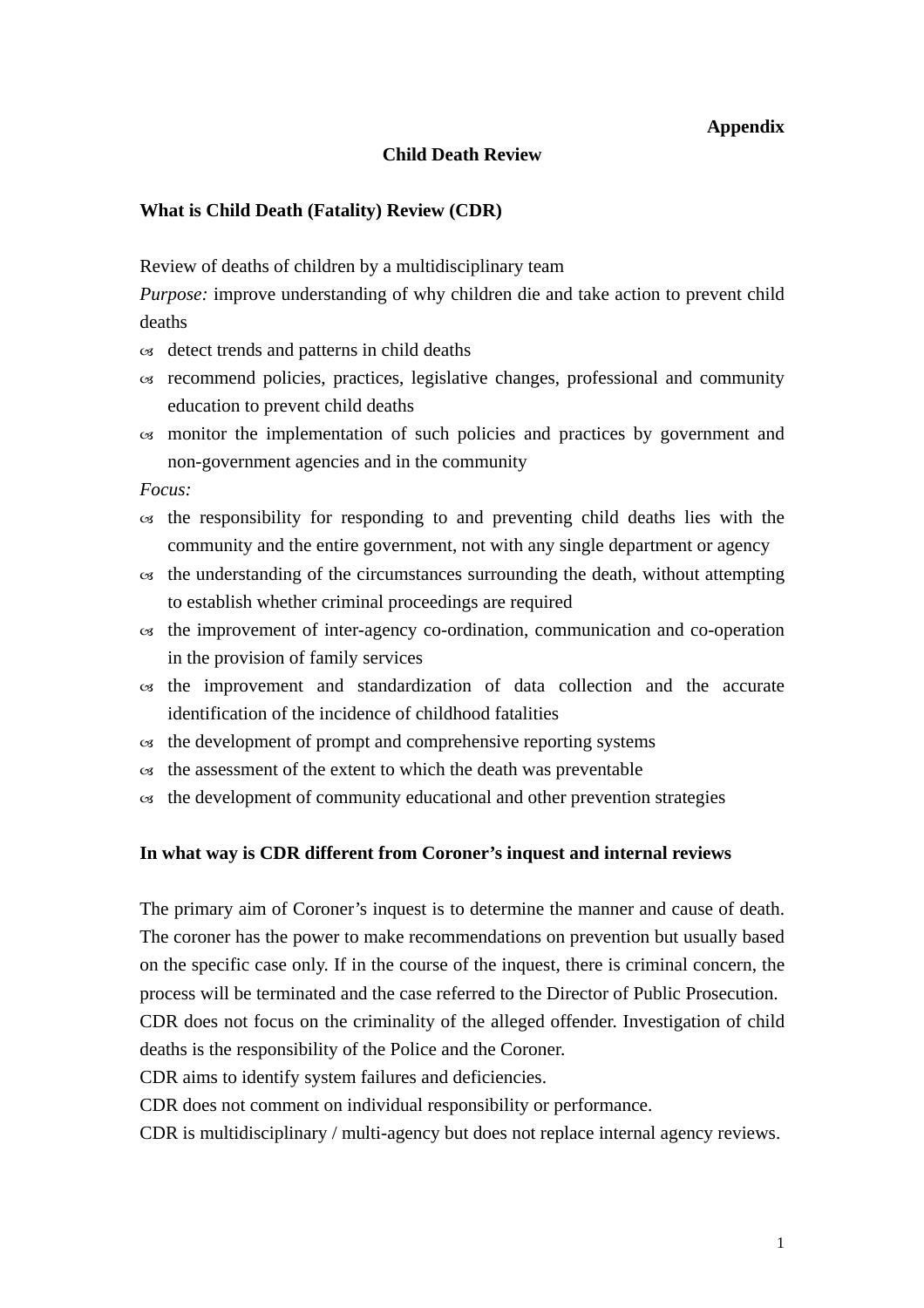## **History of development of CDR in other countries**

The first CDR committee was established in Los Angeles in 1978 involving professionals from criminal justice, health and human services. The work of these teams "demonstrated the educational benefits of a systemic review of deaths as a way to improve services to the living" (Dr MJ Durfee).

At present 49 states in USA, most provinces in Canada, and two states in Australia have CDR programmes with others being developed.

### **Accomplishment of some CDR**

Investigation protocols for e.g. death scene investigation, autopsy of children

More accurate identification of the causes of child death

Better understanding, communication and co-operation between different disciplines / agencies

Advocacy and development of programmes addressing problems e.g. abandoned infants, Sudden Infant Death Syndrome, abusive head trauma, accidental ingestion of methadone, daycare licensure, smoke detectors, child passenger, sporting safety, truancy and youth homicide, grief and mourning services

## **Why Hong Kong should conduct CDR**

The present Child Protection Register of SWD which is to reflect the situation of child abuse and neglect in Hong Kong does not document the most serious outcome – child death.

The establishment of CDR is an international movement.

The life of every child is precious but especially when the number of children born in Hong Kong is decreasing. CDR is an effective way of preventing child deaths.

Although in most countries, the focus started with deaths from child abuse and neglect, soon attention was paid to deaths from other injuries. Even deaths from 'natural causes' during the perinatal period are sometimes found to be related to antenatal and perinatal care.

For Hong Kong, from 1997-2001, there were on average 46 deaths per year from 0-14 years due to external causes including 7 per year from self-inflicted harm and 9 per year from assault / violence.

For every death from injuries, there are many more hospital admissions and even more visits to emergency departments and doctor consultations. The prevention of childhood injuries / deaths is a public health issue.